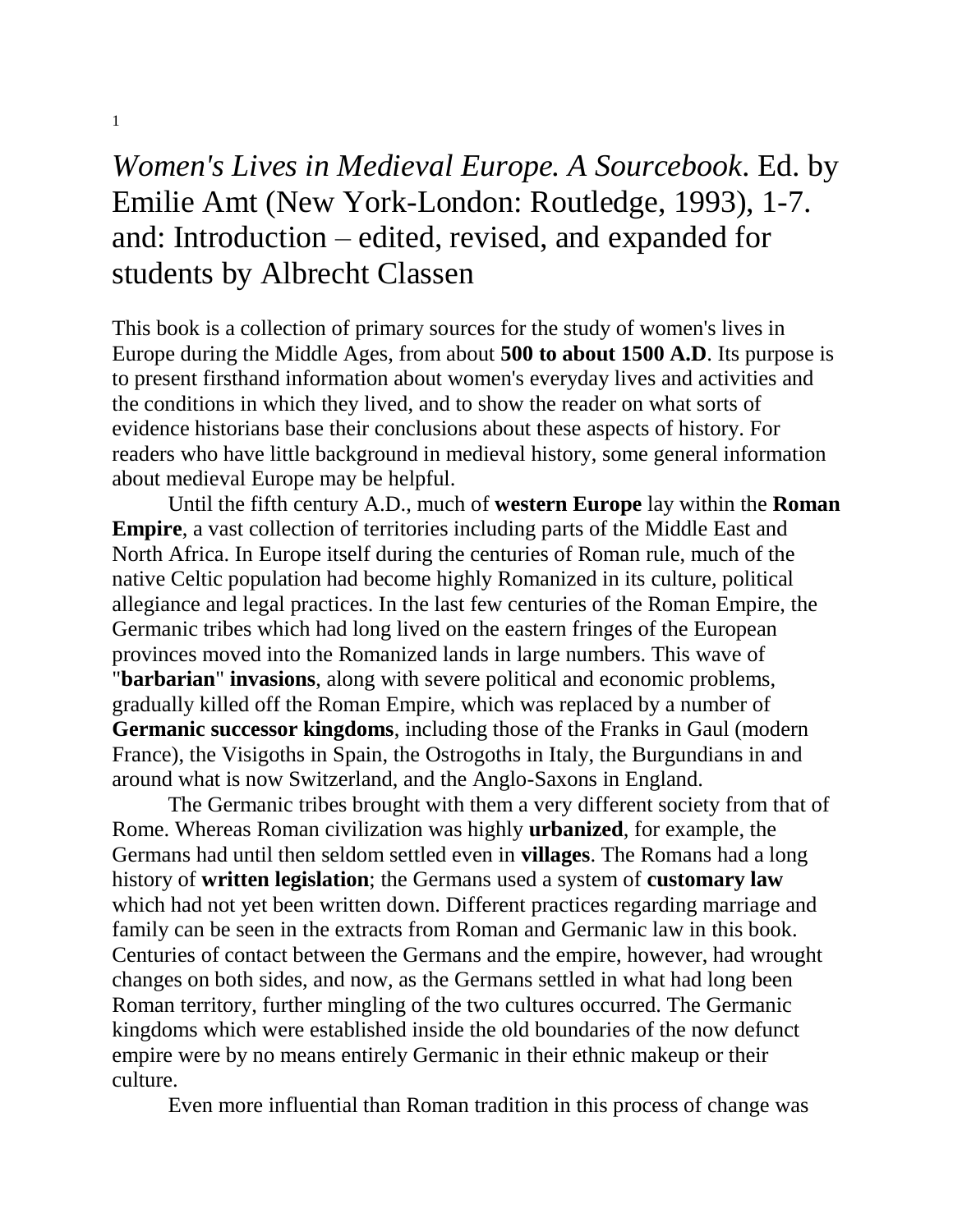the religion of the late Roman Empire. Christianity had originated in Palestine, where a small group of **Jews** believed that the Jewish carpenter Jesus, who had been executed by the Roman authorities early in the first century A.D., was the "Christ," the son of God and savior of humanity. Although Christians were persecuted at first by both the Jewish religious authorities and the Roman government, their religion survived and spread. In the year 313 it achieved official sanction from the Roman emperor Constantine, and in the late fourth century it became the official religion of the empire. The cultural initiative of the late Roman Empire passed from pagan writers to Christian theologians such as **St. Jerome** (4) **and St. Augustine of Hippo** (5), who explored the details of Christian belief and laid the foundation for church law. It was the Christian church, too, which filled the vacuum in leadership during the fifth century, as the Roman world faced widespread military, political and economic crises and the Roman government crumbled. Bishops began to provide the services for which the government had once been responsible; in particular, the bishop of Rome came to assume a prominent role in Italy, so much so that as the "**pope**" he was eventually recognized as the leader of the church throughout the western Mediterranean regions. Clergymen and monks also preserved what ancient learning survived the fall of the Roman Empire in the west, and throughout most of the Middle Ages the church maintained a near monopoly on literacy and education.

The church was eager to **convert** the **pagan** Germans to Christianity. It accomplished this through intensive mission work and through alliances with Germanic kings, queens and nobles, who saw advantages to themselves in allying with the existing authority in their new territories. Christian beliefs, including ideas about women, marriage and family, had already mingled with Roman traditions. Now Christian views were adopted by the Germanic settlers as well. Thus the three main ingredients of medieval European civilization had come together: **the Roman, the Germanic and the Christian**.

The period from the fifth century to the eleventh is often designated the "**Early Middle Ages**." This is the time sometimes known as the "**Dark Ages**" in part because of the collapse of Roman civilization, with the loss of much classical knowledge, but also because relatively few historical sources remain to tell us of the events of these years. The documents which do survive include the laws which the Germanic kings were now having written down and the works of historians such as **Gregory of Tours**. Much of the essential character of medieval Europe was already apparent in this early period, especially in religious matters. **Monasteries** and **convents**, for example, came to play a key role in economic and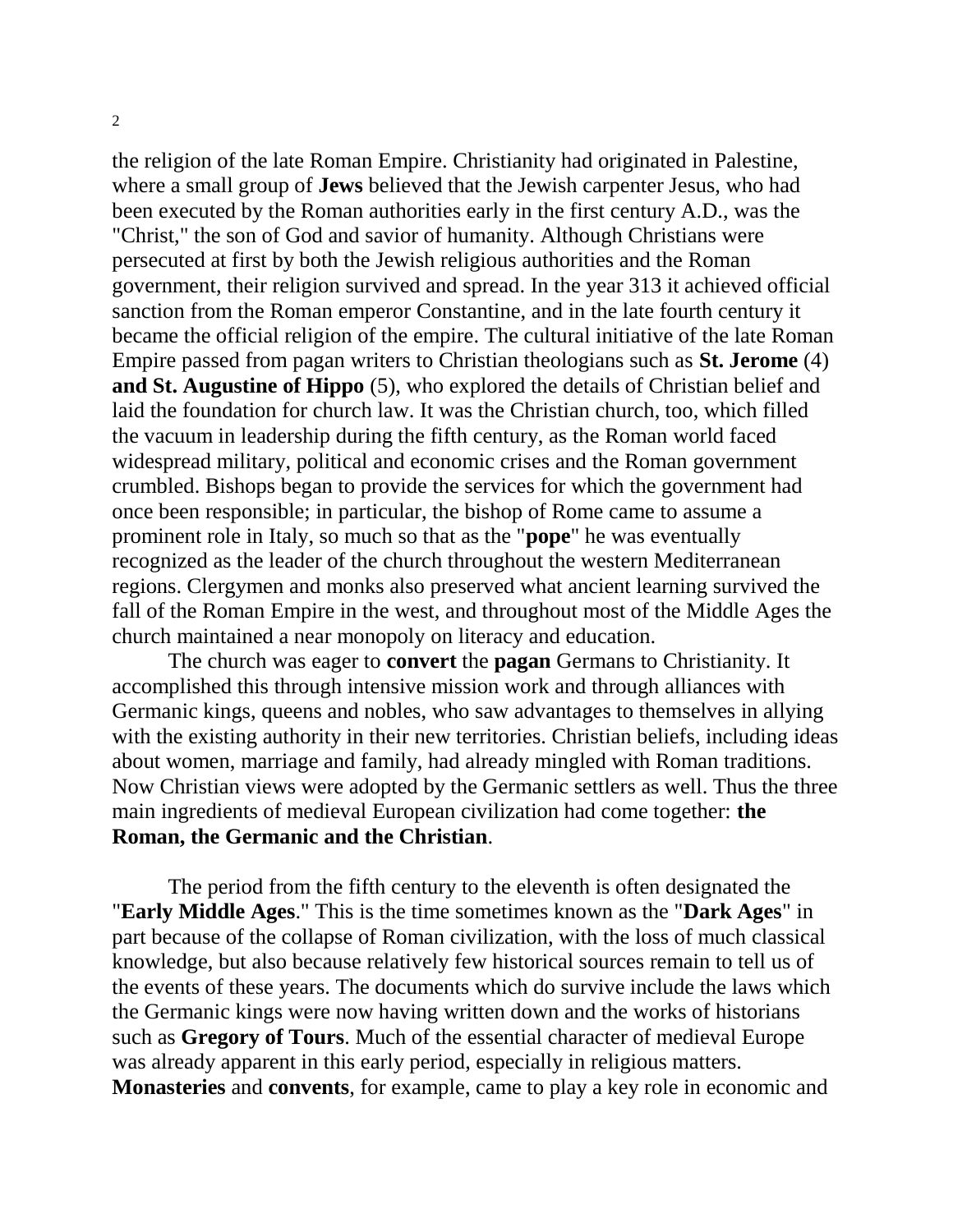cultural life, and many noble families dedicated sons and daughters to the religious life, in which they lived according to a monastic "rule" such as that of **Benedict of Nursia** and Caesarius **of Arl**es. Women were encouraged to be nuns, but their other options in the church- serving as deaconesses or in partnership with husbands who were priests - were closed off by the decisions of church councils. These councils established "canon law" or church law, which regulated the lives of members of the clergy and many aspects of private life for lay people. For most of the laity, canon law was enforced by the local priest, who heard one's confession regularly and assigned penance for one's sins. Thus the church gradually succeeded in imposing on secular society its standards of behavior in areas such as marriage.

The political face of early medieval Europe was dominated by the **Franks**, and in the eighth century the Frankish kingdom under **Charlemagne** (768-814 A.D.) and his descendants conquered and ruled many neighboring kingdoms. The resulting "**Carolingian Empire**" included much of what is now France, Germany and Italy. Among their other activities, the emperors promulgated new rules for the administration of the empire and their own estates, some of which survive to inform us about everyday life in Carolingian Europe. In this new realm cultural energy reached a height unknown since the days of Roman power. The rich intellectual life of the royal court produced many of the written works of the period, but relatively isolated individuals such as the noblewoman **Dhuoda** could also be well educated. (she lived in the time of the Merovingians, who preceded the Carolingians).

While the Carolingian Empire flourished, however, the west was beginning to suffer **invasions** by three new groups: the Scandinavian **Vikings**, the Muslim "**Saracens**" from North Africa, and the Asian **Magyars**. Under these onslaughts and other stresses in the ninth and tenth centuries, imperial government once again collapsed, and Europe entered another period of political fragmentation. This time, the surviving political units were small kingdoms, duchies and counties, ruled by local nobles who could offer some degree of protection to their followers. The bond between a lord and each his followers, or vassals, became an important one in many parts of western Europe in these years. Noblemen put themselves under the lordship of more powerful men who could grant them estates called "**fiefs**" (from the Latin feud um) in return for loyalty and military service. Such "**feudal**" relationships dominated many aspects of life for the ruling classes in the centuries to follow.

The period from the eleventh century through the thirteenth is often called the "**High Middle** Ages." Underlying much of the history of these years was a widespread **economic revival** in Europe which had begun long before the eleventh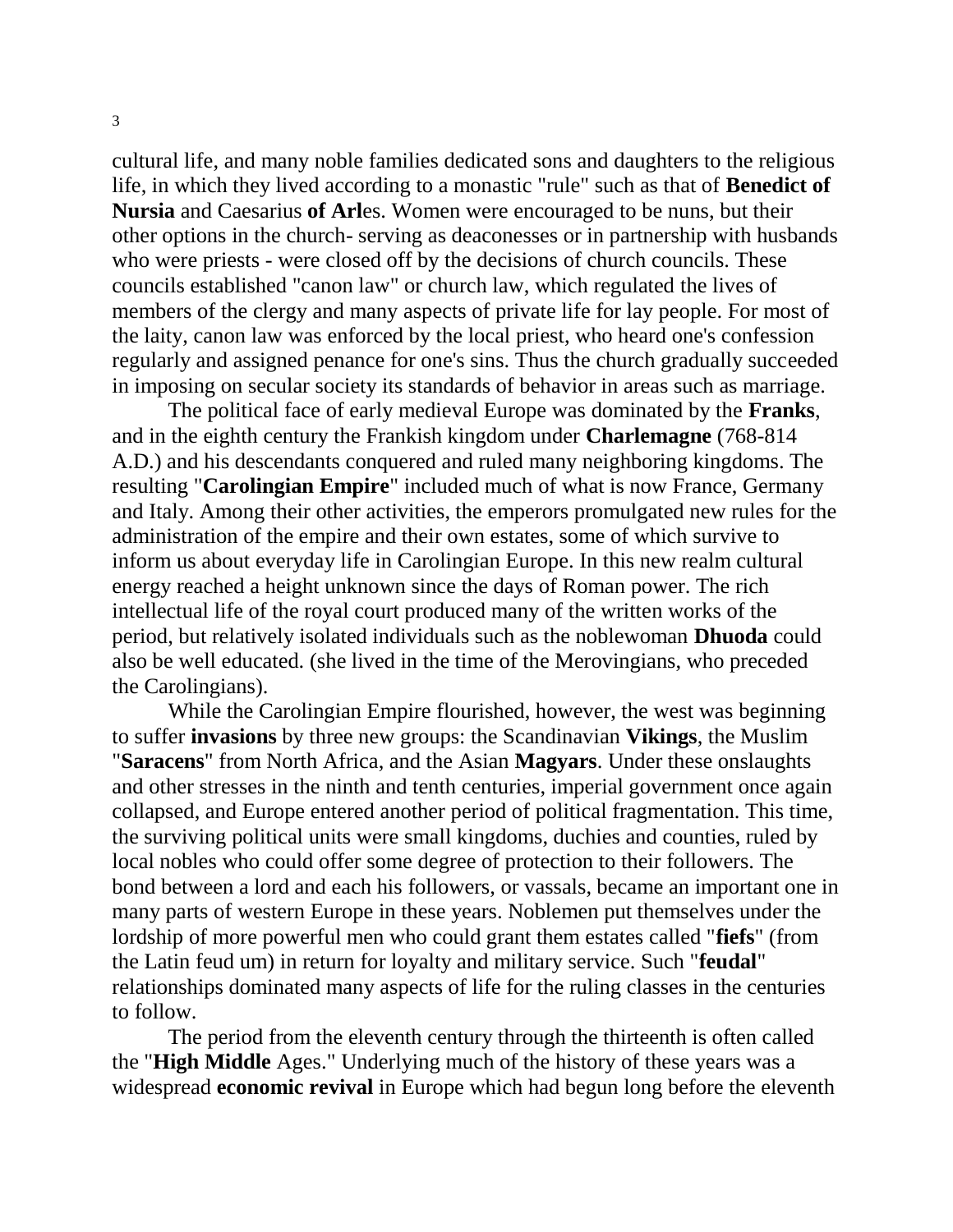century in some parts of the continent and continued throughout the High Middle Ages in others. New **technology** (new plow, field rotation, water mill, etc.), a slightly improved **climate** and expanding **frontiers** gradually raised the standard of living and produced surpluses which formed the basis for a commercial boom. **Towns** flourished as centers of trade, and the town-dwelling population, which made its living in trade and industry, grew. The use of **money** as a medium of exchange increased, along with **banking** and written record-keeping. Townspeople organized themselves into guilds: the merchant **guild**, which often served as a sort of town government, included only the wealthiest citizens, while each industry had its own craft guild, which set standards and regulated the industry, and to which all practitioners of that trade belonged. Towns were often able to use their wealth to buy a certain amount of independence from their lords.

**Christianity** in the High Middle Ages was characterized by an increasing variety of activities and outlooks. In the eleventh century the church struggled overtly with **secular authorities for ecclesiastical power** and independence, and in the twelfth century **canon lawyers** like **Gratian** codified church policy and reasserted its pre-eminence in many areas of life. In 1095, the increasingly militant church launched the first of the **Crusades**, papally **sanctioned holy wars** against the Muslims of the **Holy Land** and Spain and against **heretics** in Europe. The **Crusades** would last through the thirteenth century (1291), and one of their unintended effects was the widespread persecution of the **Jewish minority** in Europe. Another characteristic of high medieval religion was dissatisfaction with the wealth, worldliness and soft living that critics perceived in many monasteries and convents. New "reform" orders of monks - and less often of nuns - were founded in the late eleventh century, only to become so worldly themselves that a new wave of reform was called for in the early thirteenth century. From this second wave came the **Dominican and Franciscan** orders, including the Poor Clares. Large numbers of Christians also turned to less formal religious movements, such as that of the **Beguines** and their male counterparts, the **Beghards**. **Mysticism**, the direct communication of the soul with God, was practiced by such- respected individuals as **Hildegard of Bingen** and **St. Bernard of Clairvaux**. Some groups, such as the **Waldensians**, found that their spiritual enthusiasm led them into beliefs and practices condemned by the church; and this upsurge in heresy in the twelfth and thirteenth centuries caused the church to found the Inquisition to deal with Christians who had strayed from the fold.

Many of these religious developments centered on towns and cities, and so too did the new forms of higher education. The **cathedral schools** of the twelfth century and the **universities** of the thirteenth century were urban institutions.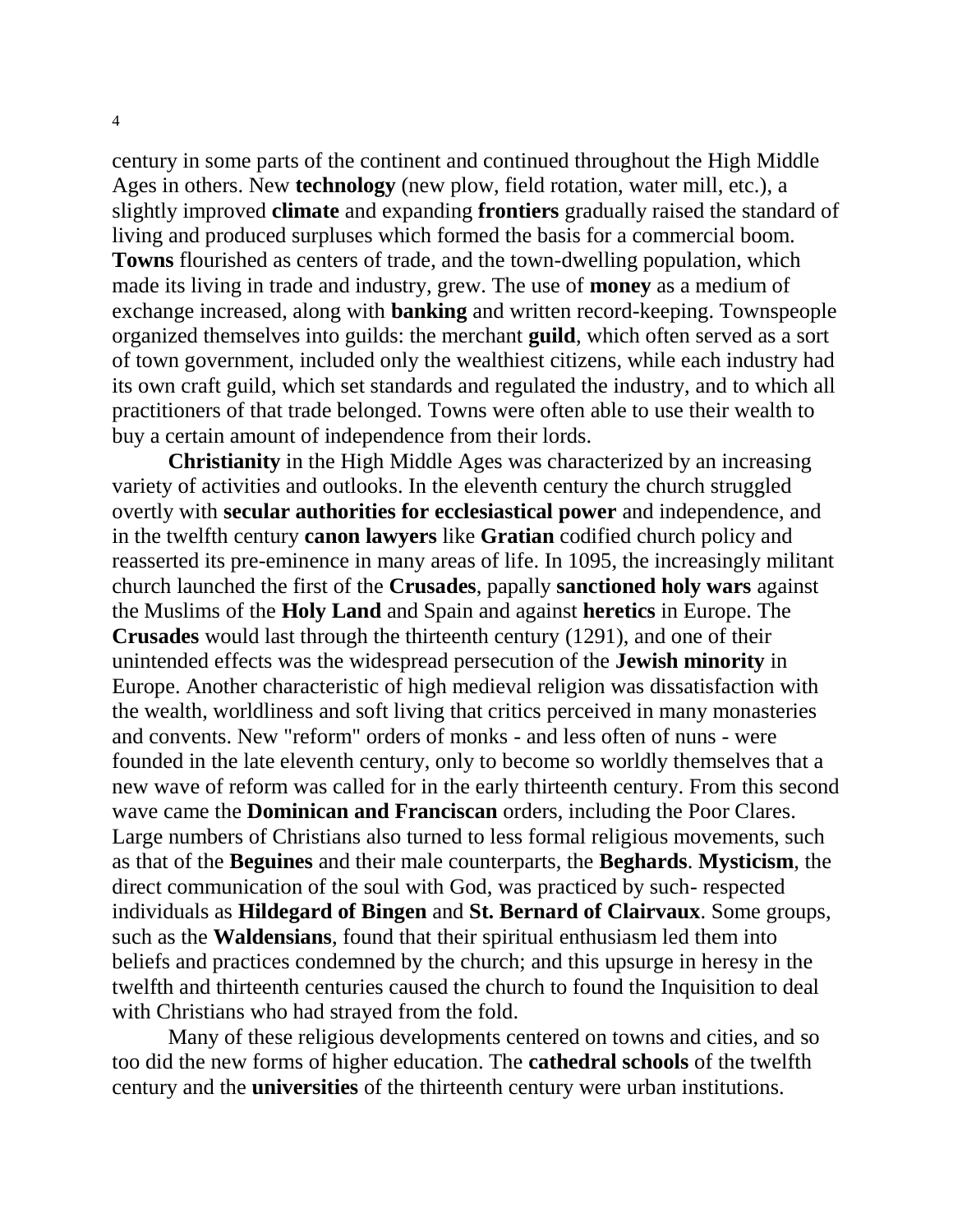While **women** participated fully in the religious revival of these years, they were excluded from formal higher education once the university became the standard seat of learning. The **universities** also guarded their monopoly on certain fields like medicine carefully. In other spheres of culture, however, noblewomen played a prominent role, serving as patrons and producers of music and poetry and shaping the codes of chivalry and courtly love, which softened the hard-working and unromantic lives of the nobility.

Medieval writers commonly divided the members of society into **three "estates**" or "orders": those who **fought**, those who **prayed**, and those who **worked**. While the estates were often described in terms of men only, in reality women belonged to or were attached to each of them. The "fighters" were the knights or noblemen, whose wealth, power and status derived from their lands; for this reason they were willing to swear allegiance to the lords who gave them fiefs and let their heirs inherit them. The women of this estate did not normally fight, but they shared in the other jobs of the nobility, running households and estates; and the concern with land shaped every noblewoman's life in fundamental ways, such as the choice of a husband. The praying estate consisted of the clergy and the monastic community, and while women were excluded from the former, they made up a sizeable and often active portion of the latter. The third estate, the workers, did not mean everyone who worked for virtually everyone, including nobles, monks and nuns, did work in medieval society;but those whose position in society was defined by their **manual labor: artisans, servants and the peasantry**. Artisans might work for themselves or as employees; servants worked for employers or their lords. **Peasants** worked the land, raising their own food and supporting their lords. There were many degrees of social status within the working estate, even among the peasantry. Some peasants were free, but most were serfs or villeins, who were not slaves but were legally bound to the land and required to perform certain work for their lords. Serfs might hope to achieve freedom through manumission or by running away to a town, where the law often granted them freedom if they remained for a set length of fume, often a year and a day. Women participated fully in the working life in industry, domestic service and agriculture.

Many aspects of life, culture and institutions were similar across medieval Europe, but there were also important differences from region to region, in agricultural and industrial products, in political and social organization, and in the ethnic and religious makeup of the population. The **towns of Italy**, for example, tended to be freer of outside control than were most European towns, and some of them specialized in Mediterranean trade, which brought eastern luxury goods to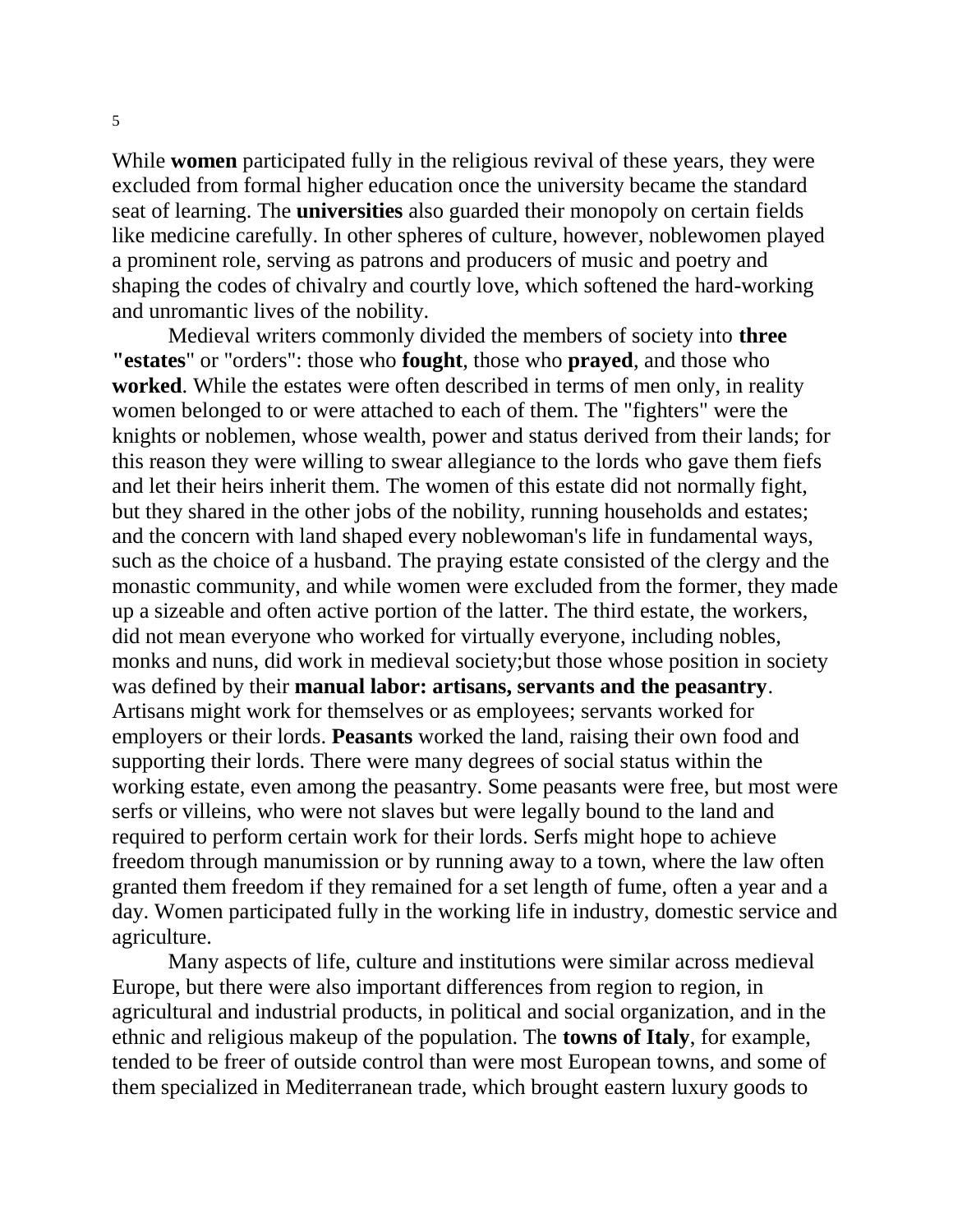6

the west. The **Iberian Peninsula** comprised Muslim territories in the south along with a number of small Christian principalities in the north, and the warfare between them was a major factor in shaping Spanish society. At the same time, Germans were pushing eastward into the lands of the pagan Slavs, bringing new lands into cultivation, on which grain was grown for much of Europe, and which drew surplus peasants eastward as settlers. The German king also claimed the prestigious title of "**Holy Roman Emperor**" and lands stretching as far south as central Italy; yet the real power in Germany usually lay with the territorial princes and the bishops, and few emperors were able to assert control in Italy. The **kings of France**, on the other hand, steadily enlarged their territories and their control over their vassals, forming alliances with rich towns and with the church. **Wine** was already one of the major products of the thriving French economy, and a new market for French wine was one of the results when a Norman French duke (**William the** Conqueror) conquered the **Anglo-Saxon** kingdom of England in **1066** and replaced the old Anglo-Saxon nobility there with French noble families. England's greatest export was raw wool, large amounts of which were sold to the towns of **Flanders**, a particularly important center for cloth making on the northern French coast. Medieval merchants visited **fairs** across the continent, and while the vast majority of Europeans probably never traveled far from the place of their birth, pilgrims, scholars and soldiers also helped to spread goods, news and ideas.

The fourteenth and fifteenth centuries, known as the "**Later Middle Ages**," are best known for the **traumas** they brought. Population growth had already begun to slow in the early fourteenth century, before the **Black Death**, or bubonic plague, killed between a quarter and a third of the entire population of Europe in 1347-49 or even 1351. For the next few centuries, this terrifying disease would continue to break out periodically. The initial plague left behind a land surplus and a severe labor shortage, which enabled peasants and workers to win improved legal status, pay and conditions; their lords and employers then attempted to limit such gains through laws controlling wages and prices. Meanwhile, England and France engaged in a long series of wars known collectively as the **Hundred Years' War** (1337-1453), which battered the French countryside and left England in political disarray. Yet this period of upheaval was also the backdrop to a great deal of cultural activity, such as that in which **Christine de Pizan** participated at the French royal court, and the literary and artistic developments in fourteenth and fifteenth-century Italy which are known today as the Renaissance (**Petrarch** and **Boccaccio**).

The modern reader may encounter certain difficulties in reading medieval texts. For example, there are strong religious elements and ecclesiastical biases in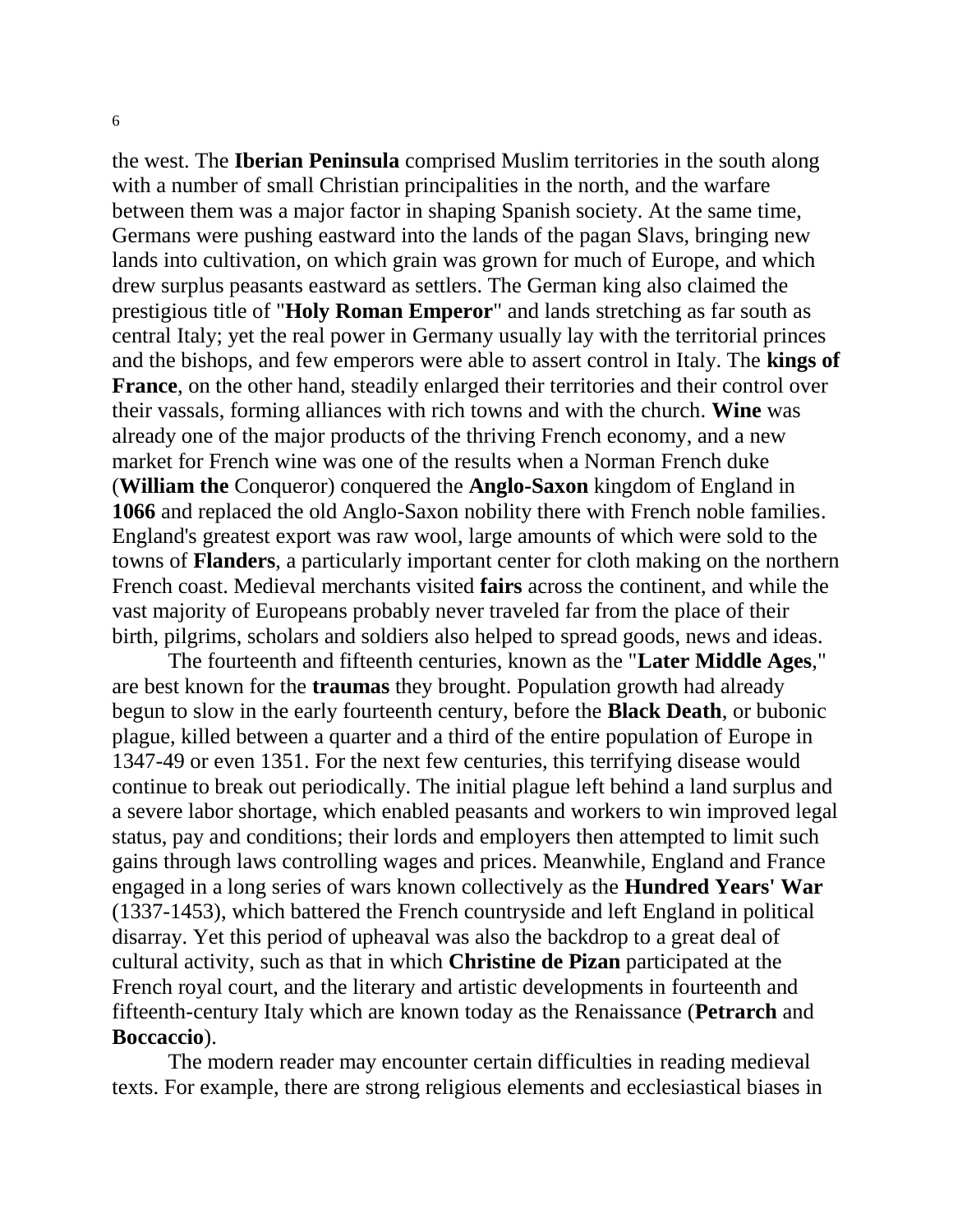many of the documents here, which may be alien or frustrating to the reader familiar with a more secular society. This is in part because medieval Europe was indeed a **highly religious civilization**, and the modern reader must therefore resist the urge to dismiss the true religious feelings and important religious motivations of the men and women who appear in these sources. **Miracles and religious visions** were accepted as real by many or most people. The church itself was an integral part of the power structure, controlling vast wealth and wielding great political influence and judicial power. Religious differences even defined marginal and persecuted groups within society (Jews, Muslims and heretics). The church's views played a large part in shaping secular laws and social norms, and sex roles and gender constructs are perhaps the areas in which this is most obvious. On the other hand, the religious viewpoint of the sources can sometimes distort our view of even religious subjects. Much of the written material that survives from the Middle Ages was written by churchmen, but this does not mean that churchmen spoke for everyone.

Similarly, the reader should be aware that medieval standards of truth, originality and accuracy were not the same as ours. Supernatural explanations of events were more widely accepted than they are today. Authors of literature and history borrowed freely from other works, and the boundaries between myth, story and history were not clear ones. They did not, however, plagiarize; instead they worked with older materials and constantly reworked it for their own purposes. But medievals were also keenly aware of **mathematical precision, arithmetic, medical research, geometry, philosophical logic,** etc. They were different from us, but still the same. We encounter the phenomenon of **alterity** – difference within the framework of similarity.

At medieval **universities**, students first studied the **trivium**, then they turned to the **quadrivium***.* The first entailed: **logic, grammar, and rhetoric**; the second included: **arithmetic, geometry, astronomy, and music**.

#### A. Classen:

Considering the **end of the Middle Ages**, we face similarly difficult issues with identifying a clear historical limit since the transition from one period to another cannot be easily determined. Whereas older research tended to conceive of a sharp divide between the Middle Ages and the (Italian) Renaissance, most modern scholars assume that we are dealing with a long transitional period which ultimately led to the establishment of the early modern world. There are many ways to identify the **Renaissance**, whether with the discovery of the individual (Jules **Michelet**, *Renaissance*, 1855; Jacob **Burckhardt**, *The Civilization of the*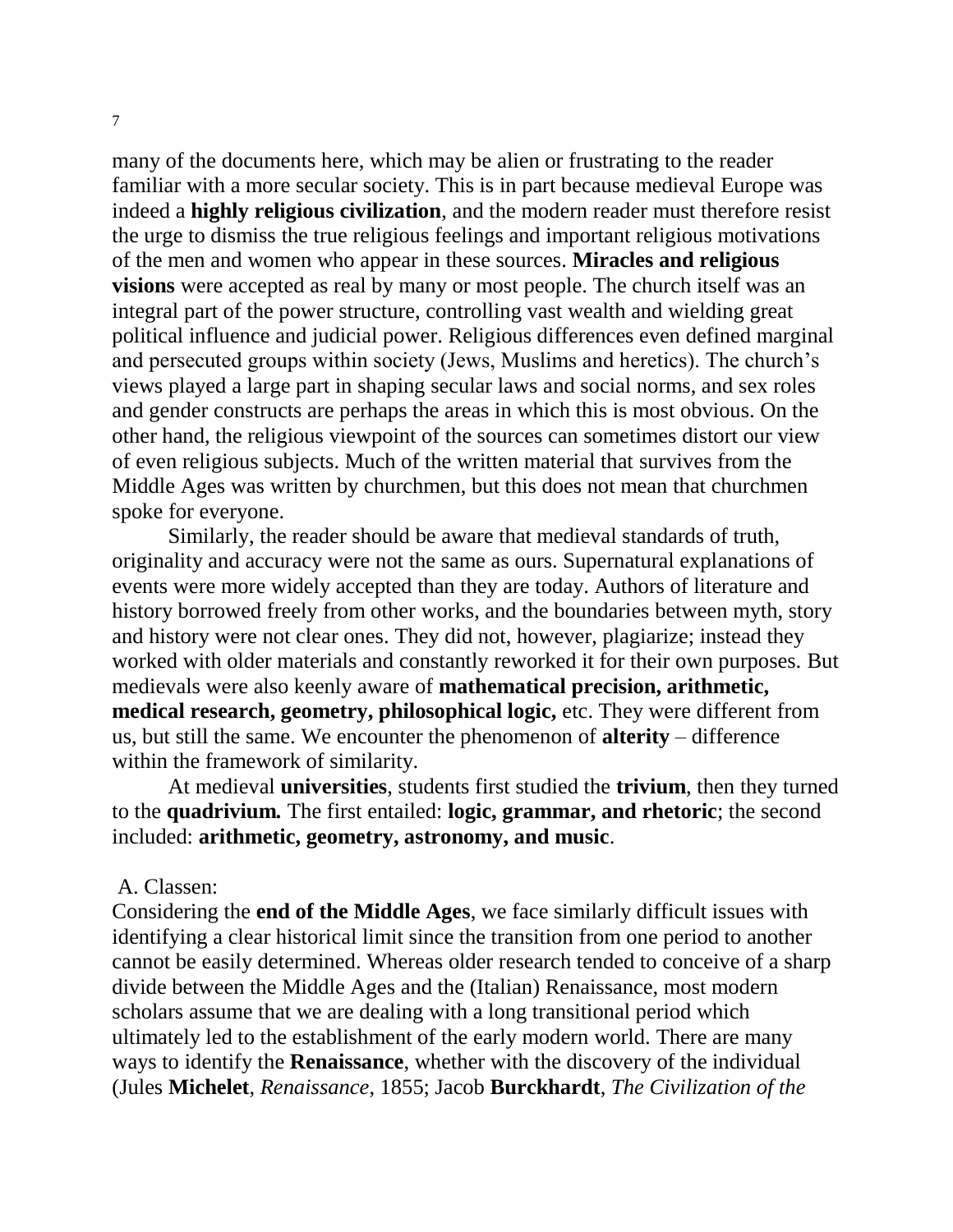*Renaissance in Italy*, 1860), or with the emergence of a new style of painting, based on the principle of the central perspective and realism, or with the rediscovery of the classical world of antiquity, or with the development of Neoplatonism. Our critical examination of fourteenth- and fifteenth-century arts, literature, philosophy, music, religion, and architecture has, however, shattered this conviction of an absolutely innovative paradigm shift. Certainly, the **Gothic** style was replaced by the **Renaissance** style, and scholars and poets such as **Petrarch**, **Boccaccio**, and **Poggio Bracciolini** rediscovered the language and literature of ancient Rome once again, but they were not the first ones to do so, and they were also not necessarily embracing an entirely different intellectual approach. In fact, both in the eighth and in the twelfth century a renewed interest in the philosophers and poets from antiquity had already triggered strong revivalism in the schools, the administrations, at the courts, and within the Church. In other words, Petrarch and Boccaccio had significant forerunners such as Alcuin at the court of Charlemagne (8th century), and, about three hundred fifty years later, Peter Abelard, John of Salisbury, and Bernard of Clairvaux (12th century). It makes perfect sense to talk about the "**Eighth-Century Renaissance**" and the "**Twelfth-Century Renaissance**" as equally powerful periods of innovation and invigoration compared with the "**Italian Renaissance**."

Scholars have often referred to the emergence of the early-modern **city life** with its money-based economy as a significant indication of the end of the Middle Age, but the ancient Roman cities had never fully ceased to exist throughout the centuries, and many of the major urban centers that dominated the fifteenth and sixteenth centuries had been founded between the tenth and the twelfth century by the Vikings in the West, by French, Dutch, German, and Italian lords in the Western and Southern parts of the Continent, and by the Slavic lords in the Eastern parts. The rise of the class of burghers throughout the thirteenth and fourteenth centuries did not necessarily imply a decline of the aristocracy, rather required them to adapt to a new way of life for their own survival. By the same token, we know of many wealthy **bankers** who quickly tried to imitate aristocracy, purchasing castles and adopting courtly manners. Many late-medieval cities organized knightly tournaments for their own entertainment, and the early-modern book market saw a strong interest in chapbooks with chivalric themes and heroes. Inversely, the development of a strongly capitalistic society can be traced back at least to the twelfth and thirteenth century when the Anglo-Norman poet Marie de France and the German poets Walther von der Vogelweide and Boppe clearly addressed the relevance of money as the foundation of a comfortable lifestyle irrespective of the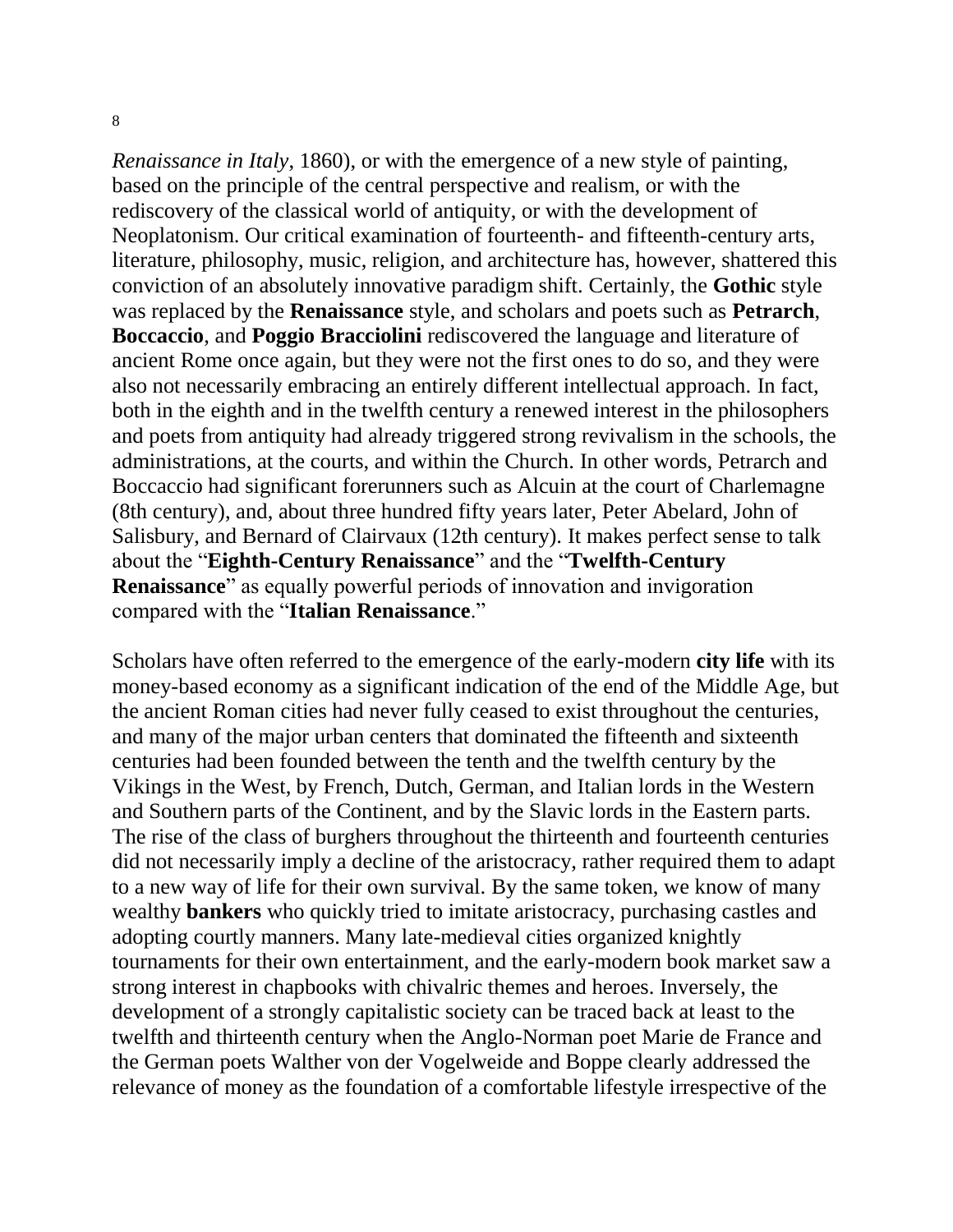personal standing within one specific class.

We ought not to forget that even in military, or technological, terms, knighthood increasingly faced severe challenges, first by the establishment of English and Swiss armies of foot soldiers equipped with the **longbow**, the Swiss pike, the **crossbow**, and eventually, by the end of the fourteenth century, with early types of **firearms**. Gunpowder, allegedly invented around 1300 by the German monk Berthold Schwarz of Freiberg, or by the English scholar and scientist Francis Bacon (1214-1292)—if it was not imported by traders from China or Persia—ultimately doomed medieval knighthood, though the ideals of chivalry and the strict separation of estates—clergy, aristocracy and common people—did not disappear until the nineteenth century.

Several other monumental events lend themselves for the identification of the end of the Middle Ages. In 1453 the ancient city **Constantinople** was conquered by the **Ottoman Turks**, and with the fall of this city the end of the Eastern Roman Empire had arrived. Large numbers of Greek scholars, poets, and other intellectuals sought refuge in the West, primarily in Italy, where they introduced the knowledge of Greek. At first, the fall of Constantinople did not effect a tremendous change, but militarily the Turks had breached the final defense barrier against Europe and soon after began their constant onslaught against the Balkans, Hungary, and eventually Austria. This was to put the European powers, including Venice and Genoa, under tremendous pressure until they finally gained the upper hand in the early seventeenth century. On a different level, the introduction of Greek in Europe made it possible for many intellectuals to gain personal knowledge of the ancient sources of philosophy and religion in their original language. The refugees from Constantinople, however, were not the first Greek teachers in Europe. The conquest of Constantinople in 1204 in the course of the Fourth Crusade had destroyed the old power structures there and opened, despite the cruel destruction of the city, the contacts between the Latin West and the Greek East. Many Greek manuscripts arrived in the West since that date, along with such magnificent teachers as Manuel Chrysoloras, who assumed his assignment in Florence in 1397, and George of Trebizond, who began teaching Greek in Mantua in 1420. The development of **humanism**, supported by intellectuals such as **Erasmus of Rotterdam** (1465-1536), made available the world of ancient Greek antiquity and slowly transformed the entire medieval world view. Martin **Luther**, for example, learned Greek and was thus able to translate the New Testament from the sources (*ad fontes*) in 1522, laying the textual foundation for the Protestant Reformation. Nevertheless, we should not forget that during the early twelfth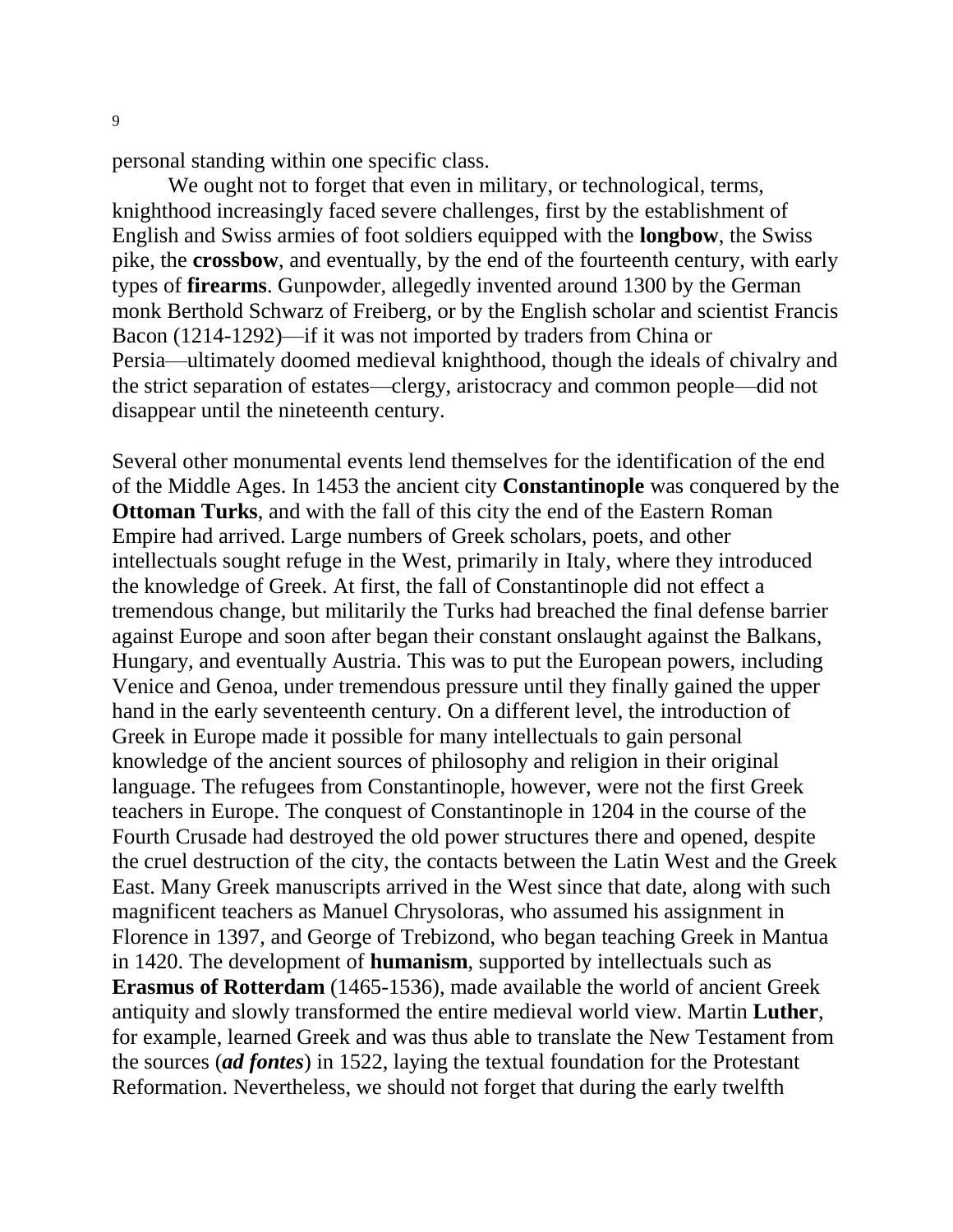century many texts by ancient Greek philosophers, medical experts, and scientists, which had been only preserved in Arabic translations, became known in Europe first through Hebrew, then through Latin translations, most of them produced at the universities of Salerno (near Naples) and Toledo (Spain).

When **Johann Gutenberg** discovered the **printing press** (movable type) in Mainz, Germany, ca. 1450, this did not immediately lead to a profound paradigm shift. In fact, for decades the traditional manuscript culture continued to dominate the book markets, whereas the early prints—incunabula (until ca. 1500)—remained very expensive and were used to reproduce the biblical texts. Beginning with the early sixteenth century, however, the print media gained the upper hand and ushered in a revolution in public communication, information transfer, data storage, and intellectual discourse. Nevertheless, it would be erroneous to identify this transformation as a quick and absolute victory. On the contrary, the manuscript remained a strong element far into the sixteenth century, whereas the print culture did not replace the medieval tradition until the 1520s and 1530s.

Even the **Protestant Reformation** was not the absolute death knell to the Middle Ages. Martin Luther did not intend at all to destroy the Catholic Church when he allegedly nailed his ninety-five theses on the church door at Wittenberg on October 31, 1517. On the contrary, the Church had been severely criticized by clerics such as the British John **Wyclif** (1328-1384) and the Czech John Hus (1369-1415), not to mention scores of other theologians throughout the fourteenth and fifteenth centuries. Before that, the **Albigensians**, or **Cathars**, in Southern France and elsewhere, who were crushed in two crusades in 1209 and 1213, and the **Waldensians** in Eastern France, Southern Germany, and Western Switzerland, who were excommunicated in 1184 but later readmitted into the Church under strict regulations, had radically criticized the Catholic theology and church practice. Luther in turn attempted to introduce reforms of a church that suffered from serious moral and ethical decline. Anti-clericalism had been rampant throughout the late Middle Ages, especially since the French Pope Clement V (1305-1314) had established himself in **Avignon** in 1309, the beginning of the so-called "**Babylonian Captivity**." The subsequent six popes also stayed there because of political unrest in Italy and because they yielded to the pressure of the French kings. The time of Avignon came to an end in **1377** when Pope Gregory XI (1370-1378) finally returned the Holy See to Rome. **Simony**, a common practice in the late-medieval church to sell offices to the highest bidder, was furiously criticized, but mostly without any effect. Moreover, by the end of the Middle Ages the strict rule of **celibacy** for clerics, enforced since the early Middle Ages (11<sup>th</sup>)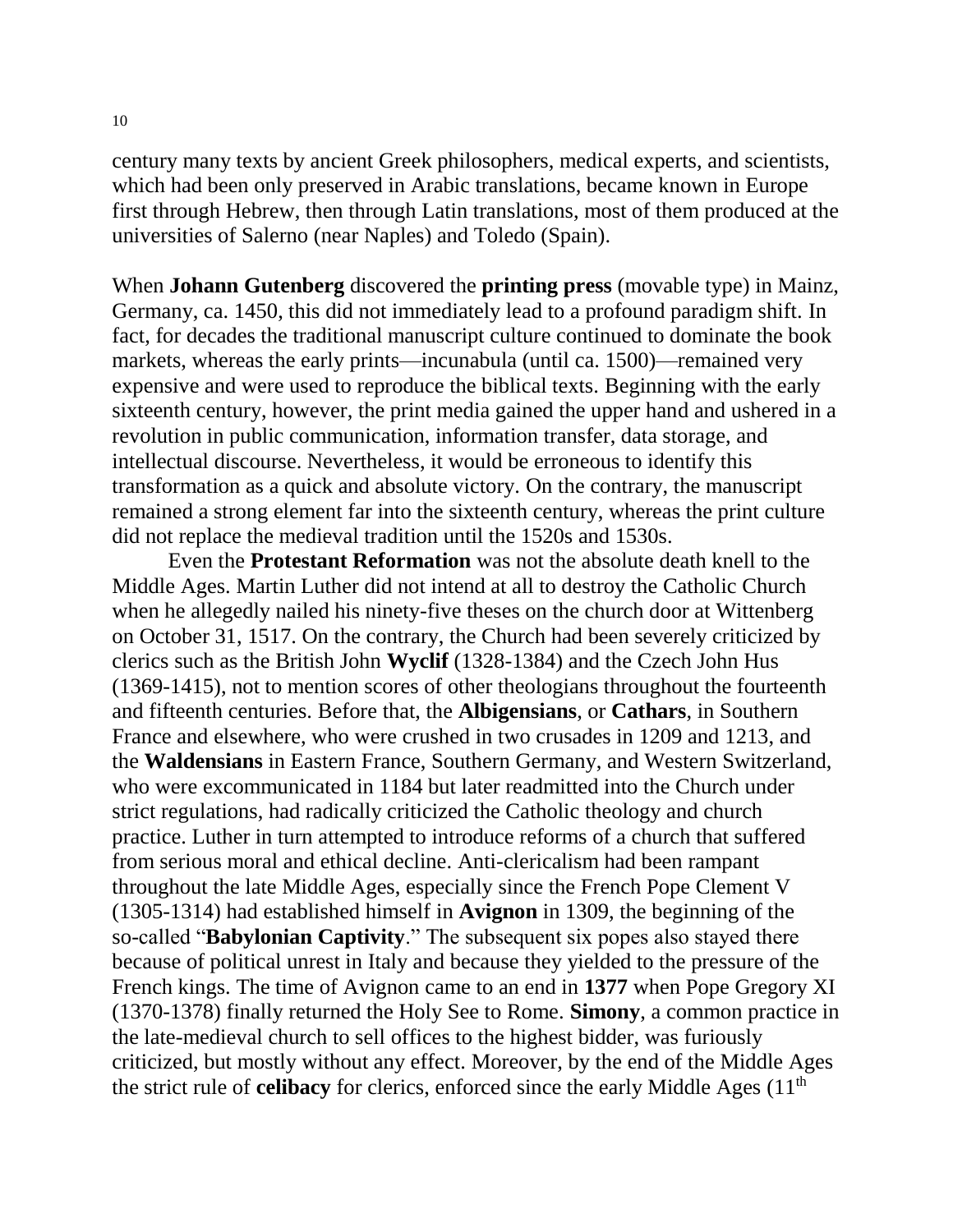century, above all, as part of the **Gregorian Reform**), was often broken and disregarded. Not surprisingly, **late-medieval** and early **Renaissance** literature is filled with satires and bitter attacks against lecherous priests and other clerics. Between 1387 and 1415, several popes competed against each other, each of them claiming to be the only representative of Saint Peter here on earth, until finally the German Emperor Sigismund dethroned all three and nominated Pope Martin V (1417-1431) as the true successor, thus ending the highly destructive **schism** within the Catholic Church. Finally, throughout the fifteenth century the common practice of selling indulgence letters all over Europe for the redemption of one's sins and even those of deceased family members led to excessive abuse and strongly contributed to the outbreak of the Protestant Reformation. The latter seems to have been revolutionary because of its sudden and forceful development, but the general decline of the Catholic Church throughout the entire late Middle Ages led to this final point which then rang in a new era in which at first two, but soon many other Christian churches emerged, all competing against each other for recognition, power, and influence. This eventually led to disastrous religious wars throughout the sixteenth and seventeenth centuries.

#### THE LITERARY HISTORY

The literary history of medieval Europe can be generally divided into three major period, the **early Middle Ages**, the **high Middle Ages**, and the **late Middle Ages** (the same applies to the history of arts and philosophy). Before courtly culture emerged in western and central Europe, Old English, Old High German, Old French, and Old Spanish poets produced predominantly **heroic epics** such as *Beowulf* (OE), the "Hildebrandslied" (OHG), the "Waltharilied" (medieval Latin), *El poema di mio Cid* (OS), the *Chanson de Roland* (OF), and, as a very late representative, the *Nibelungenlied* (Middle High German), which was followed by many Old Norse and Icelandic sagas and epics collected in the *Edda*. The common elements to them all are the heroic ideal, the fatalistic approach to life, the existential experience of the protagonists, and almost always the absence of religious concerns. **Beowulf**, for instance, confronts the monster Grendel and kills it. Subsequently, Grendel's mother attacks Beowulf, but he manages to overcome her as well and kills her. At the end, probably in his old age, Beowulf fights against a dragon and slays it, but he as well succumbs in this struggle. In the "**Hildebrandslied**," the old but war-experienced father Hildebrand is challenged by his son Hadubrand who does not want to believe that he is his father and assumes that he is a Hun because of his appearance. The ensuing battle dooms them to their heroic destiny, though we are missing the conclusion because of text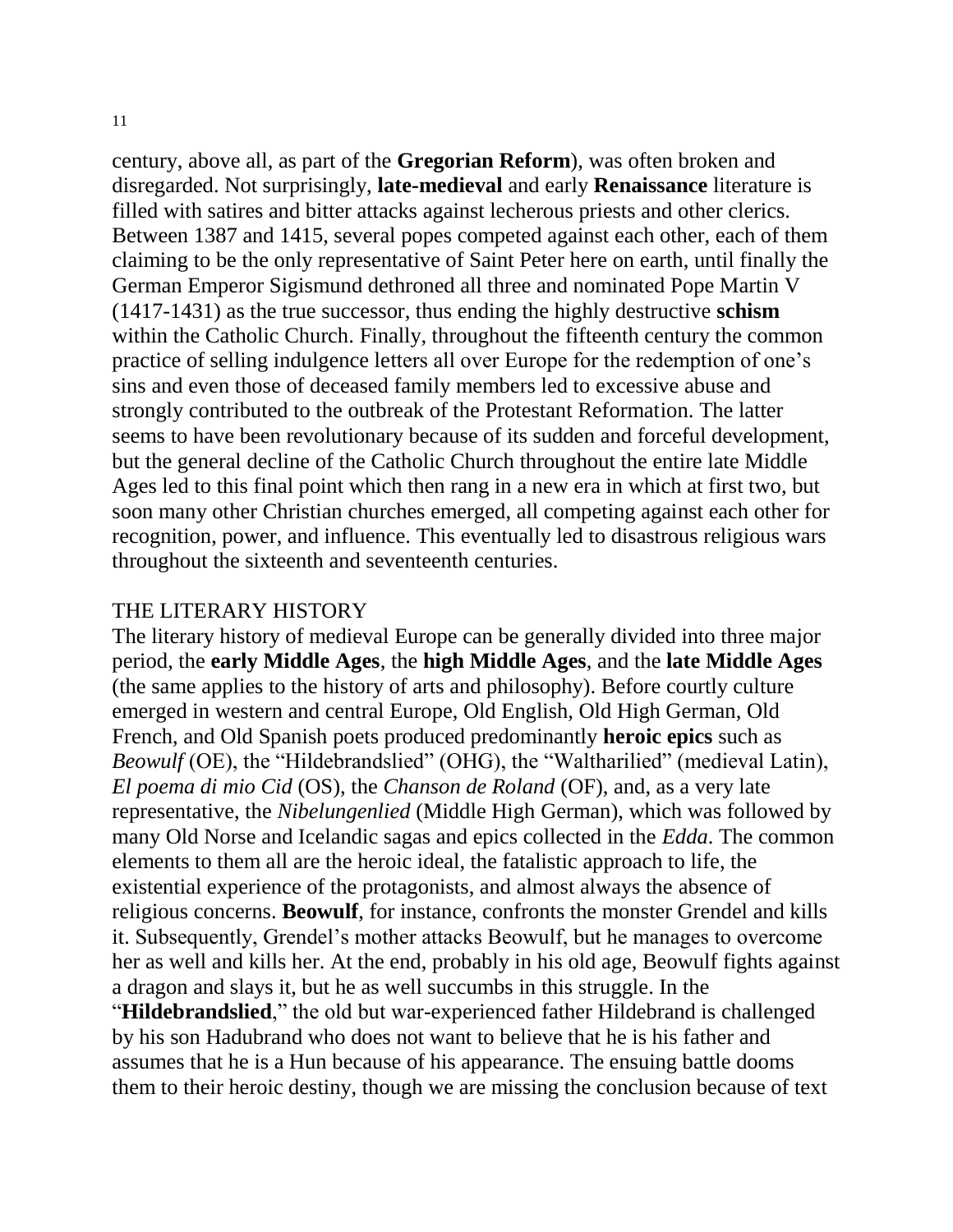loss. Tragedy strikes them at any case, whether the father kills his son, or the son his father, or whether both die. Both in the *Poema de Mio Cid* and in the *Chanson de Roland*—the German poet, Pfaffe Konrad (Cleric Konrad) translated this as *Rolandslied*—the protagonists struggle primarily against Muslims (medieval sources: Saracens) and also traitors within the Christian camp. In the *Njal's Saga*, the hero faces many opponents within his own community and eventually succumbs to their evil mind-set, though he dies a heroic death and is glorified by the survivors. Remarkably, he struggles for a long time to avoid bloody conflicts and resorts to legal means, and yet his enemies eventually overpower him and burn him and his wife to death, along with other mighty family members. Heroic poetry, however, does not simply glorify the gory details and the existential struggle. In fact, most of the poems offer powerful messages about the consequences of failed human communication, the breakdown of a community, the loss of justice, ethical principles, and individual honor.

## MYSTICAL LITERATURE

The high and late Middle Ages also witnessed the emergence of highly unusual but most powerful mystical literature in which religious visionaries related their spiritual experiences with the Godhead both in Latin and in the vernacular. Among the women mystics we find regular members of convents and abbesses, many beguines, and also religious individuals living in the world outside of the Church. The most important mystics were **Hildegard of Bingen** (1098-1179), Elisabeth of Schönau (1129-1165), Marie d'Oignies (1177-1213), Hadewijch of Brabant (early thirteenth century), **Mechthild of Magdeburg** (1207-1282), St. Gertrude the Great (1241-1298), St. Clare of Assisi (1196-1253), Angela of Foligno (1248-1309), **St. Bridget of Sweden** (1302/03-1373), **St. Catherine of Siena** (1347-1380), **Marguerite Porete** (d. 1310), Julian of Norwich (1343-1413), and **Margery Kempe** (1373-1439). St. Bernard of Clairvaux (1090-1153), Hugh (1096/1100-1141) and Richard of St. Victor (d. 1173), Meister Eckhart (1260-1328), Heinrich Seuse (Henry Suso) (1295-1366), and Johannes Tauler (1300-1361), not all of them having really mystical visions and working more as intellectuals/theologians, enjoyed the highest respect and influence among the male mystics, but they also deeply influenced some of the women mystics. In a way, we also would have to count **St. Francis of Assisi** (1182-1226), the founder of the Franciscans, who only wrote few texts (mostly rules for his order, *Opuscula*), but spurred a huge flood of Franciscan spiritual literature, and the Italian poet Jacopone da Todi (ca. 1236-1306) among the most significant mystical authors,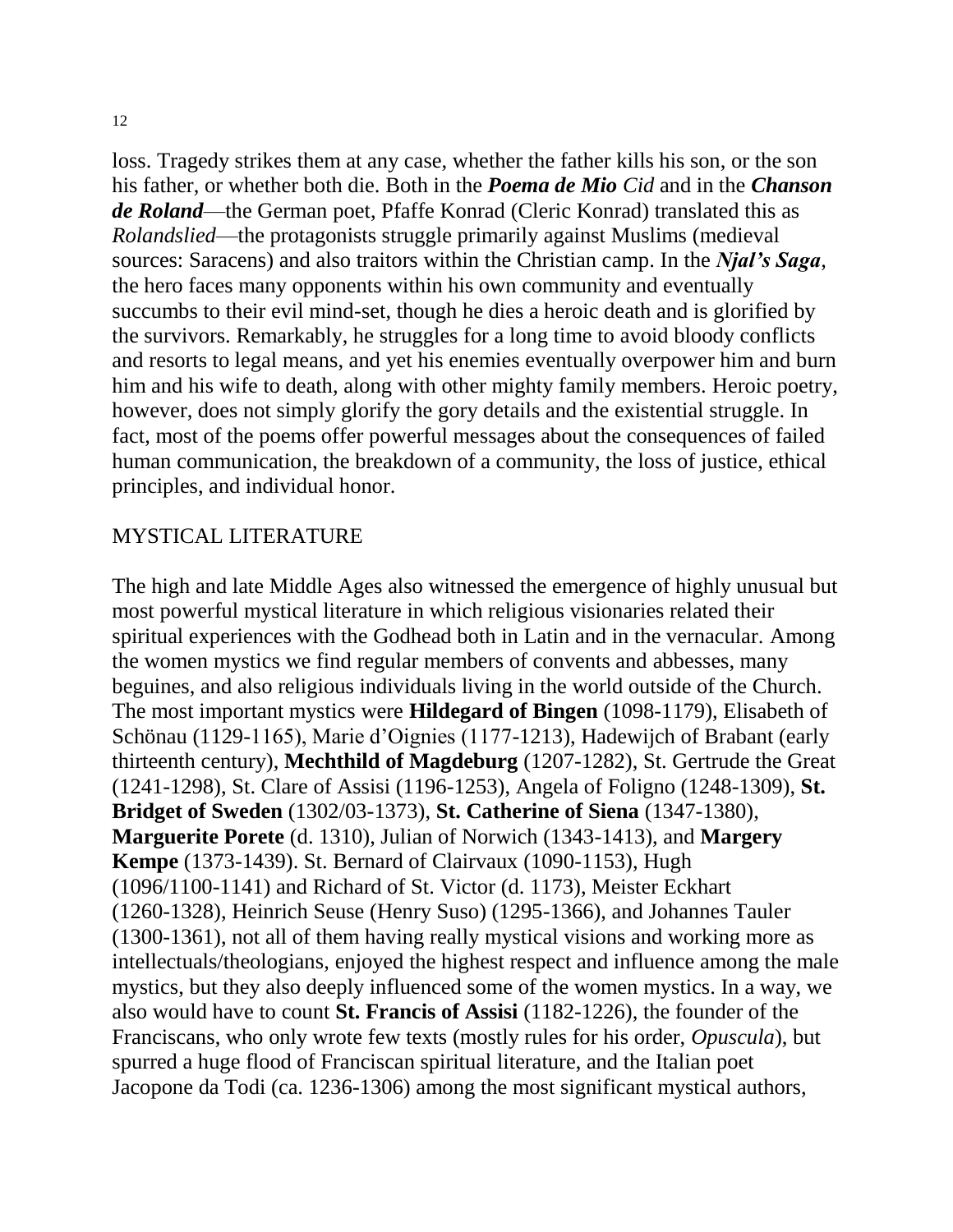though this stretches the definition of mysticism. There were also many Muslim and Jewish mystics in the wider sense of the word.

Religious literature also enjoyed tremendous popularity, both in Latin and in the various vernaculars, such as **Iacobus de Voragine's** *Legenda Aurea*, or *Golden Legend* (1258-1270), consisting of 180 short lives of the saints. Many Latin authors wrote beast epics and bestiaries, hymns, biographies, hagiographies, pastoralia, debate poems, travel literature, dramas, exempla, proverbs and epigrams, and satires.

Literature of the High Middle Ages

In the wake of the crusades, and also as a consequence of the cultural contacts with the Arabic world—highly refined and sophisticated in its living conditions, scholarship, architecture, and philosophy at that time—European knighthood was familiarized with a much more advanced culture and quickly copied many of its features. At the same time, originating in the Provence, the ideas of **courtly love** emerged, expressed in courtly love poetry by the *troubadours*, who soon inspired the *trouvères* in northern France, and the *minnesingers* in Germany, finally followed by the Italian (and Sicilian) poets of the *dolce stil nuovo*. From ca. 1165 onward the French poet **Chrétien de Troyes**, drawing from Geoffrey of Monmouth's *Histories of the Kings of Britain* (ca. 1137) and Robert Wace's *Roman de Brut* (ca. 1155), introduced the idea of King Arthur through his various courtly romances (*Erec et Enide*, *Cligès*, *Lancelot*, *Yvain*, and *Les Contes de Graal ou Perceval li Galois*). The Swabian poet **Hartmann von Aue** translated the first two romances into Middle High German, along with love poetry, a religious tale, *Gregorius*, and a love tale, *Poor Henry*, and the Bavarian poet **Wolfram von Eschenbach** adapted Chrétien's *Perceval* as *Parzival*. The latter also composed the crusade epic *Willehalm*, beautiful dawn songs, and the fragmentary piece *Titurel*. **Gottfried von Strassburg** composed one of the most famous versions of the rich, European-wide tradition of the *Tristan* romance in ca. 1210, and this was followed by many other courtly romances and verse narratives written by other German, French, Italian, Spanish, and English poets. In England, **Marie de France**, apart from her *fables* and a visionary text (*Saint Patrick's Purgatory*) produced her famous amatory narratives, her *lais* (ca. 1170-1200). The French court chaplain **Andreas Capellanus**, on the basis of the classical source by Ovid, *Ars amatoria*, composed his highly influential treatise on love, *De amore* (ca. 1190). In France, at about the same time when Chrétien composed his earliest texts (ca. 1170), an anonymous poet wrote the highly influential romance *Partonopeus de Blois*, which

13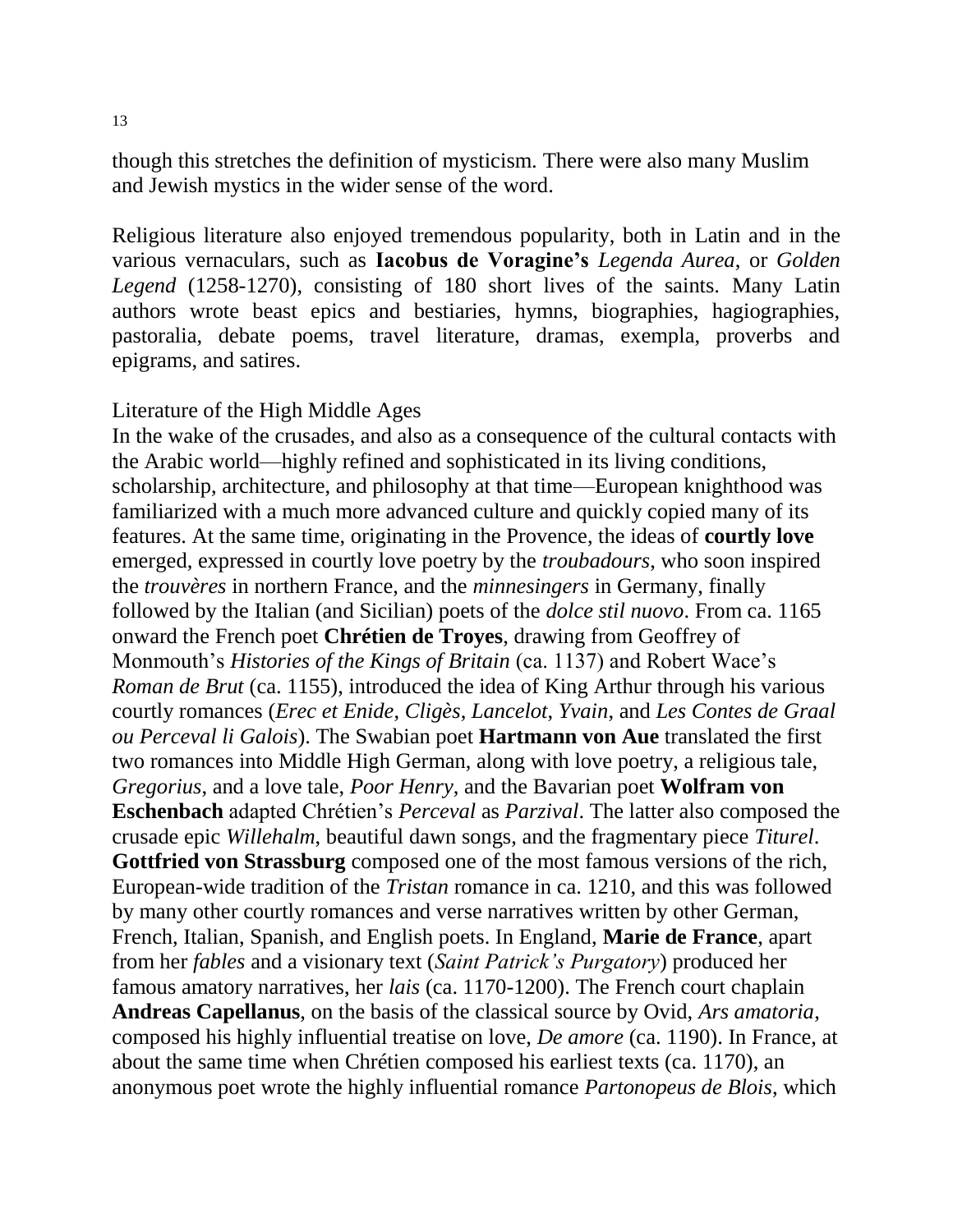was subsequently translated into many European languages, such as by **Konrad von Würzburg** (*Partonopier und Meliur*, ca. 1280). Together, Latin and vernacular authors contributed to courtly literature all over Europe, perhaps best represented by the famous collection of religious and erotic love poems in the collections *Cambridge Songs* (eleventh century) and *Carmina Burana* (early thirteenth century). Concurrently, many poets explored the literary myth of King Alexander, and wrote monumental epics about the ancient conflict between the Saracens and Emperor Charlemagne and his Paladins, especially Roland (*Chansons de gestes*). Whole cycles of epic poetry were dedicated to Count William of Orange in his desperate struggles against the Saracens. Both an anonymous French author and the German poet **Heinrich von Veldeke** introduced the ancient topic of the Trojan Aeneas's foundation of Rome to their audiences (*Roman d'Eneas*, *Eneit*).

## Literature of the Late Middle Ages

This cannot be covered here well because of the enormous spread of ever new writers from that period. But we need to keep in mind, above all, **Geoffrey Chaucer** (d. ca. 1400), in England, **Boccaccio** and **Petrarch** (d. 1374 and 1375 respectively) in Italy, **Christine de Pizan** (d. 1430) in France, **Juan Ruiz** (14th c.) in Spain), **Johannes von Tepl** (d. ca. 1430) in Bohemia/Germany, **Thüring von Ringoltingen** (fl. ca. 1450) in Switzerland, and finally **Sebastian Brant** with his *Ship of Fools* (1494).

#### **JEWISH HISTORY AND LITERATURE**

Whereas in the early Middle Ages Jews experienced a remarkable degree of tolerance in most parts of Europe, beginning with the crusades in 1096 they increasingly faced anti-Jewish hostility, eventually leading to horrible pogroms, which finally resulted in their expulsion from England in 1291, from France in 1306, from Spain in 1492, and from Portugal in 1497. A majority of the Jews who did not accept forced conversion moved to Poland, Hungary, and the Ottoman Empire, but numerous Jewish communities remained in Germany, Italy, and neighboring territories. **Anti-Judaism** grew significantly throughout the late Middle Ages because the Christians depended on Jewish financial loans and often accused their bankers of heavy usury. Religious-ideological aggression, strongly influenced by the fabricated accusations of ritual murder, provided additional ammunition against the Jews and inspired the mob. Despite this tremendous hostility and excessive pressure exerted against the Jews, many of their Rabbis, such as **Rashi** in Tours (1040-1105) and **Nahmanides** (1194-ca. 1270),